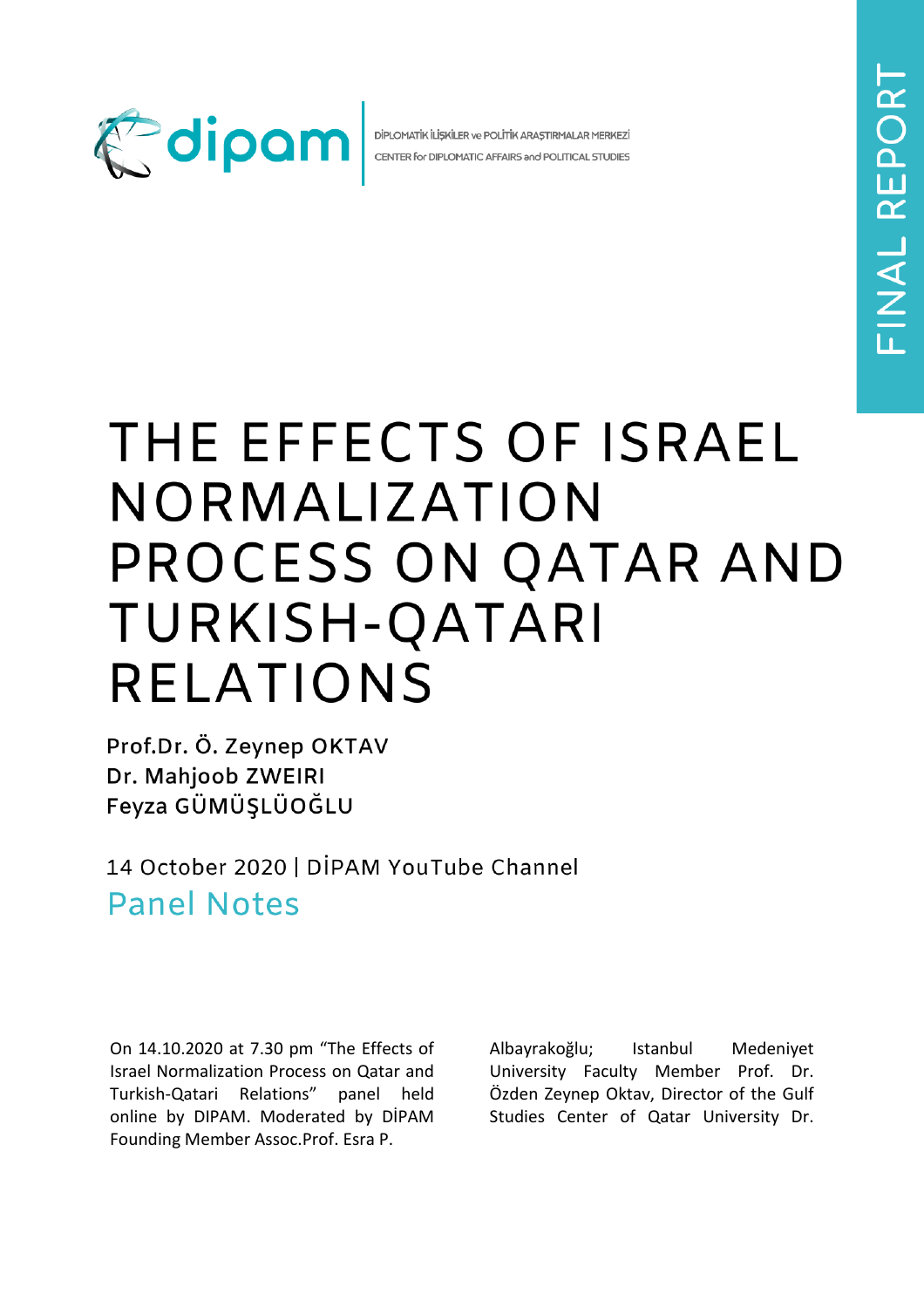Mahjoob Zweiri and Feyza Gümüşlüoğlu from EkoTürk TV participated as speakers.

Moderator, who express aim of the session as a provide substantial informations about effect of next round of Arab-Israeli normalization process and its influence over Qatar and Turkish-Qatari relations, informed about the panel content and introduced the speakers. First, the Moderator, who wanted to start the panel with Dr. Mahjoob ZWEIRI, asked Zweiri how he interpreted the next round of Arab-Israeli normalization. Moderator stated that Qatar famous with their policy of a delicate balance between the different actors such as Iran, Turkey, UAE and USA, asked Dr. Zweiri whether this rapprochement between Israel and the UAE will put any pressure on Qatar.

Dr. Zweiri, based on the developments in recent weeks, drew attention to official statements showing that Doha has made a very clear view on the normalization process and he state that normalization with Israel is not aimed. Emphasizing that Qatar will lean towards normalization after Israel's abiding by international decisions and the solution of the problem between Israel and Palestine, Zweiri stated that nothing that the Palestinians would basically accept will not be accepted by Qatar. He especially emphasized that Qatar believes that Israel should withdraw to the pre-1967 borders. However, the speaker said that this does not mean that Qatar is not looking at what is happening in the region, and stated that at the end of the day Qatar plays a role in mediation as an important player in the region and is trying to bring security and stability to the region. He also stated that Qatar has a strong allied relationship with the USA and that she understands and cares well the dynamics in the region. He

also stated that Qatar cannot approve of everything Washington says and therefore there is a kind of difference between being a friend, ally of the USA and following what the USA is says. Saying that this difference is very clear, Dr. Zweiri give as an example of Qatar's continue to use of Iran's airspace, although the USA was not satisfied with this.

Saying that Qatar's position has been very clear so far when it comes to normalization, Zweiri stated that Qatar 100% supports Palestinians. Dr. Zweiri, who state that Qatar standing beside between Turkey about support to Palestinians and provide better life conditions for them, also noted that Qatar contributed to the people of Gaza, helped 1.5 million people in Gaza and was trying to support the Palestinian authority in Ramallah.

Saying that normalization means a kind of recognition for Israel and the normalization of the Embassy relations, Zweiri mentioned the importance of this process for Israel in the region. The speaker stated that the normalization movement took place during the period of fragile and unfavorable relations in which the Gulf Cooperation Organization was involved, and stated that Israel was trying to gain maximum benefit from this fragility within the organization. Emphasizing that the developments are a challenge, Zweiri stated that Qatar is trying to reduce the effects and risks of this process.

Moderator Albayrakoğlu reminded that the Gulf Cooperation Organization is not a security-based organization and stated that the conflicts within the organization are getting bigger. Stating that Qatar is famous for mediating between the parties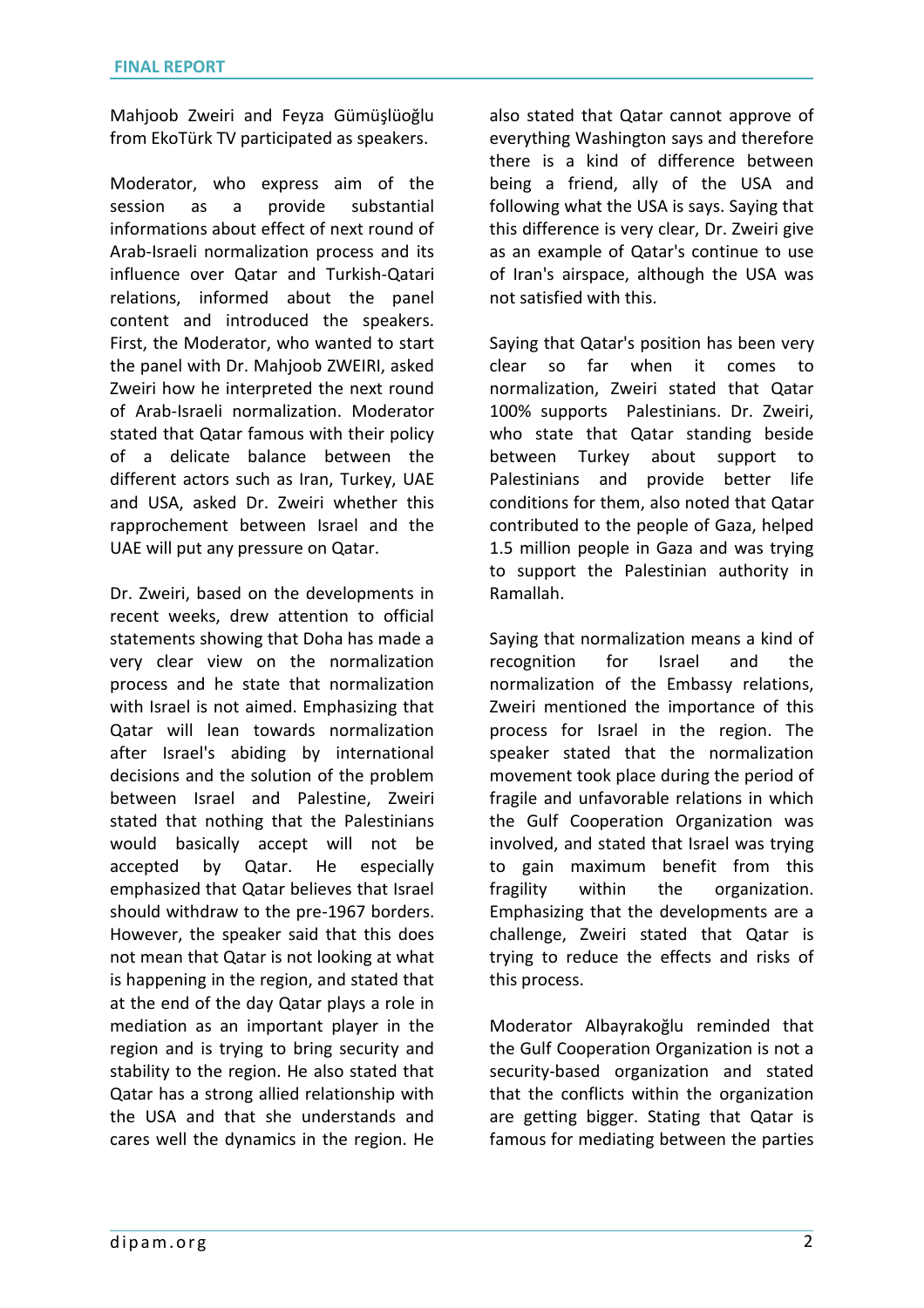and trying to bring peace to the region, the moderator stated that the UAE is ready for the same thing. The moderator asked Zweiri about Iran's position in this process.

Zweiri explained why the UAE cannot be successful in mediation, especially when it comes to the Arab-Israel conflict; Being suspicious of the Palestinians and the Palestinian Authority, UAE's unreliability and UAE only watch over its own interests. He stated that Qatar behaving more peacefully on this issue and trying to bring stability to the region. As for Iran, the speaker stated that Iran is faced with real difficulties and stated that for the first time in history, Israel, Iran's biggest enemy, was standing right behind the door. Zweiri stated that Iran established its own security theory on the fact that the enemy should stay away from the borders, not even close to the borders. In Abu Dhabi, Dubai or Bahrain behind the western border of Iran, the speaker said that Israel will be established and will have the power to do many things, and also stated that Israel is a capable and technologically advanced enemy. He stated that Iran feels normalization as a threat and is worried about the consequences if it continues. Speaker stated that Iran's very clear messages about the fact that this normalization would cost the UAE and Bahrain in case of any harm to it, and warned these countries to be careful, reflected the anxiety in Iran's political environment. Speaking about the anxiety and discomfort of Iran, who believes that the UAE and Bahrain have created a chaotic environment by bringing Israel to the region, the speaker stated that normalization put Iran in a very critical position along with the US pressure and sanctions.

Moderator Albayrakoğlu, stated that she agreed with what Dr. Zweiri said and stated that the F-35s that the USA planned to sell to the UAE would further complicate the military balance in the region. Moderator who emphasize that this process will bring Iran more closer to Russia, asked Turkey's position in this process to Prof. Dr. Özden Zeynep Oktav.

Oktav said that what Zweiri said is important to her and wanted to talk about Qatar's mediation role and its perspective on the normalization process. Saying that the Abraham Accord, which was signed, includes full diplomatic and commercial relations, Oktav said that Qatar refused normalization due to the issue between Israel and Palestine. Stating that the concept of "normalization" in this process is an abnormal word, the speaker stated that with this agreement, Israel will dominate the Middle East and Gulf regions.

Saying that the normalization process is not a positive development from Qatar's point of view, Oktav said that Qatar thinks that Israel will be a rival in energy issues in the Gulf region. She stated that Qatar is an important actor in energy in the region and mentioned the relations between Qatar and Iran in the context of energy. Expressing her own opinion, the speaker stated that she was skeptical of the argument that Israel would bring peace to the region with the normalization movement. Looking at the process from Qatar's point of view, she stated that this process aims to isolate Iran and this situation will direct Iran to Russia and China. Speaker stated that in this process Qatar will consolidate its relations with Turkey.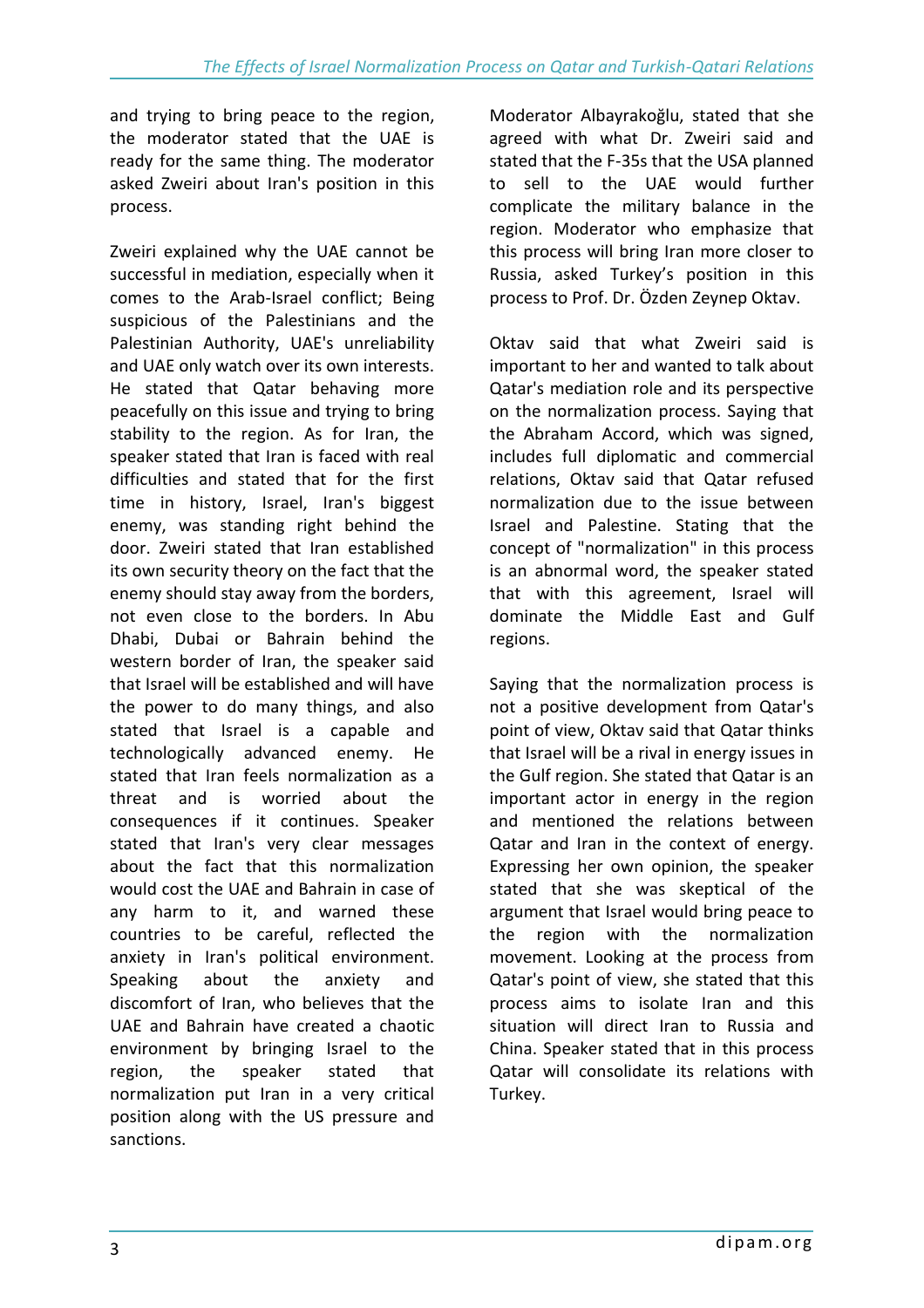Underlining that the Palestinian Question is no longer a focal point before the countries of the region, Oktav talked about the differences between the Middle East and Gulf countries and evaluated the different perspectives of these countries towards Israel. The speaker, who especially evaluated the situation of Bahrain, said that Bahrain is among the wings of Saudi Arabia. The speaker stated that even though Saudi Arabia did not make it clear, Mohammed Bin Salman was happy with the process and had very good relations with the UAE.

Oktav said the normalization move with Israel threatens Turkey and emphasize that Turkey, Iran and Qatar, described as malign countries in the region by US and Israel supporters. The reason for this is; Turkey's increasing military power, S-400 missile defense systems which is taken from Russia and military bases in 13 countries, including Qatar. Speaker note that this military empowerment of Turkey seen as a threat for especially US, Israel and some Gulf countries.

Turkey's support both in Egypt and Syria to Muslim Brotherhood, Octave, in this case the Kingdom of Saudi Arabia, stated that he perceived as supporting terrorism by the UAE and Bahrain. Oktav, who said that Turkey support Muslim Brotherhood both in Egypt and Syria, stated that this situation is perceived by Saudi Arabia, UAE and Bahrain as supporting terrorism. Turkey's support to Muslim Brotherhood and Hamas is threatening for these countries and Muslim Brotherhood and Hamas has seen as having the ability to destabilize the Gulf monarchies. Speakers stated that Turkey is a country seen as destabilizing region by the Saudi Arabia, Bahrain and UAE. She was also stated that Qatar is also seen in the same position amongst these countries with Turkey.

Saying that the main reason for Qatar's refusal to normalize is Qatar's relationship with Saudi Arabia and the UAE, Oktav stated that the relations between the three countries are not good nowadays. She noted that Qatar is currently following the events with a very sensitive diplomacy and does not want the normalization of relations with Israel. Qatar, does not want to spoil relations with Turkey and Iran and speaker state that Qatar do not want the Israeli domination in the region. She noted that Qatar, which does not want Israel to rise in the region in terms of military and energy, wants to pursue a balanced policy with Israel. She also reminded that after the Qatar crisis, Qatar used Iran's airspace and still continues to use it. Despite all this, Oktav pointed out to the Israeli office in Qatar, said that Qatar is the first country in the Gulf in this context and underlined that Qatar wants to continue diplomatic relations with Israel.

Saying that Israel also sees Qatar as a very important state, Oktav stated that Israel wanted to establish full diplomatic and commercial relations with Qatar. She especially emphasized that Israel, who knows the importance of Qatar as a communication channel with Hamas, knows that Qatar has a much more role in mediation than the UAE. For this reason, she stated that Qatar maintains its importance in Israel's perspective. The speaker said that the normalization process will weaken Iran in the Gulf, as it erodes Iran's role in the region, and said that she agreed with what Dr. Zweiri said about Iran. Oktav who note that Turkey is not the supporter of this normalization process, also mentioned recently Turkey and Israel's interests are overlap both in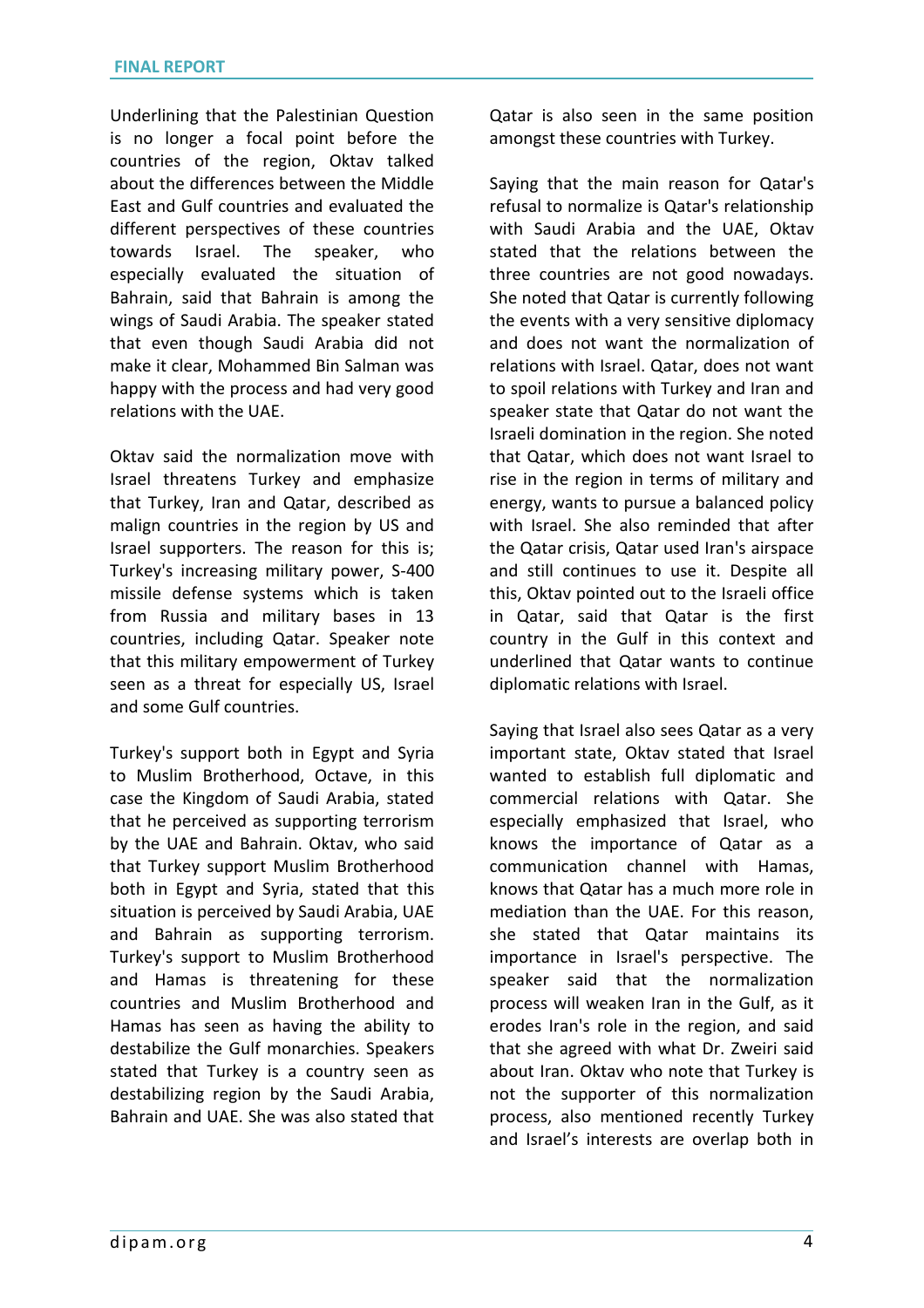Nagorno Karabakh and Eastern Mediterranean and this situation will affect the normalization process in the future.

Moderator Albayrakoğlu, stated that agreed with what Prof. Dr. Özden Zeynep Oktav said. She emphasized the importance of Qatar in energy and drew attention to its departure from OPEC and stated that Qatar focused more on gas production in terms of LNG. Stating that Iran is trying to export its oil from the Gulf of Oman instead of the Strait of Hormuz, the Moderator saw the possibility that the energy pipeline in this context might cause anxiety between Qatar and Iran, but also underlined that Qatar was not disturbed. The moderator, who was curious about the views of Feyza GÜMÜŞLÜOĞLU, one of the speakers, about the normalization movement, said that Gümüşlüoğlu knew well the Gulf relations and was curious about his thoughts on Qatar's relationship with Israel. Moderator, also has been asked Gümüşlüoğlu diplomatic and commercial relations between Turkey and Qatar have led to questions about the size and future of bilateral cooperation in the military field. Moderator Albayrakoğlu was asked about the potential impact on the normalization process of military cooperation between Turkey and Qatar.

Feyza Gümüşlüoğlu, saying that she will evaluate the issue from a historical perspective, stated the following: "The real question should be" Is the relationship between Israel and Qatar abnormal? "Instead of" Will Israel and Qatar normalize? " The speaker, who wants to focus on this question, stated that if we go back to the 90s, for the first time from the Gulf countries, Qatar has daringly entered the normalization movement with Israel. Reminding that Israel opened an office in Doha after this period, the speaker found it interesting that Qatar do not look favorably on this process in today's relations. Claiming that Qatar's relationship with Israel is not abnormal anyway, the speaker stated that, given the historical background, it is not like the UAE and Bahrain, but still can be included in this normalization movement. Gümüşlüoğlu, who attributes Qatar's non-normalization at this point to several reasons, first attributed it to the blockade by the UAE, Bahrain and Saudi Arabia on the allegation of supporting terrorism, and in order not to follow the footsteps of Bahrain and the UAE and not to act like them. Turkey and Iran's great diplomatic and logistical support during Gulf crisis can be seen as a second reason. In particular, Turkey's military support and military bases which is located in the Qatar is a reason. Speakers also mentioned, Turkey and the countries of like-minded Turkey, seen UAE's normalization treaty as a betrayal to Palestinians. Stating that Iran's attitude towards the UAE is much harsher, the speaker stated that, based on the speeches of Iranian government officials, they see this agreement as a shameful act and a strategic stupidity.

The speaker said that Turkey also has diplomatic relations with Israel, has said when it comes to the foreign policy issues Turkey looks issues from pragmatic perspective. In this context, speaker said that Qatar can convince Turkey for, but it also be much more difficult to convince Iran. Gümüşlüoğlu who draw attention to Qatar's energy cooperation with Iran, Qatar's efforts to avoid being disappointed that Turkey and Iran has also been highlighted.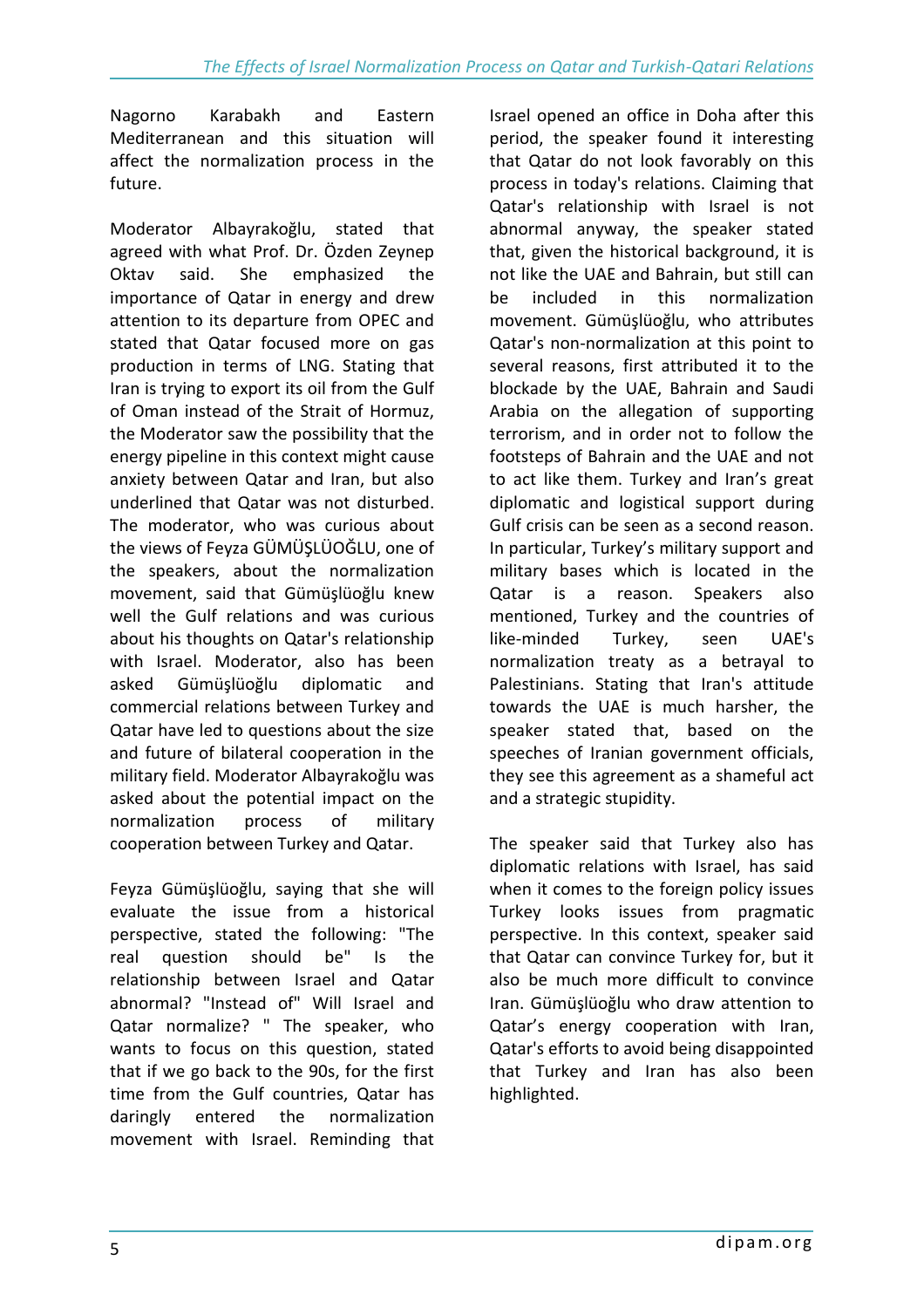Referring to the pressure on Qatar, Gümüşlüoğlu claimed that this pressure will continue if Trump is elected. The speaker stated that she believes that Qatar must pursue a very strong diplomacy in order to manage the pressures of the USA, Saudi Arabia, Bahrain and UAE, and that this poses difficulties for Qatar. Gümüşlüoğlu, who said that she believed in the future of normalization in the end, made such a claim. Referring to Turkey and Qatar relations speaker, said that the two countries are looking for their own ways for solving the Palestinian Question. Gümüşlüoğlu, who thinks that they will focus on a Palestine-based solution instead of an Israel-based solution, reminded that approximately two or three weeks ago Hamas and El-Fatah representatives met in Istanbul and then went to Qatar to meet with the Ministry of Foreign Affairs.

Moderator Albayrakoğlu evaluated the UAE's cooperation with Israel and mentioned that Israel would force the UAE to put more pressure on Iran. Referring to the normalization agreements with Egypt and Jordan in the past, the Moderator pointed out that these agreements only ended the war between them rather than economic and trade. Then the moderator ask Israel's activities over Palestinian territories and possible annexation of Israel's effect over Turkey and Qatar's approach to issue to Prof. Dr. Özden Zeynep Oktav.

Oktav, said that diplomacy is the main conflict resolution area for possible settlement between Israel and Turkey-Qatar axis and note that it was not likely to be a military tension. All of the speakers stated that they agree with this interpretation.

Moderator Albayrakoğlu emphasize military cooperation between Turkey and Qatar and asked about Turkey's and Qatar's stance in case the US put pressure on Qatar to take a side to Gümüşlüoğlu. Gümüşlüoğlu, who underline that in each case, Turkey and Qatar would continue to be in cooperation, stated that the relations did not deteriorate, as can be seen in the Obama and Trump's presidency.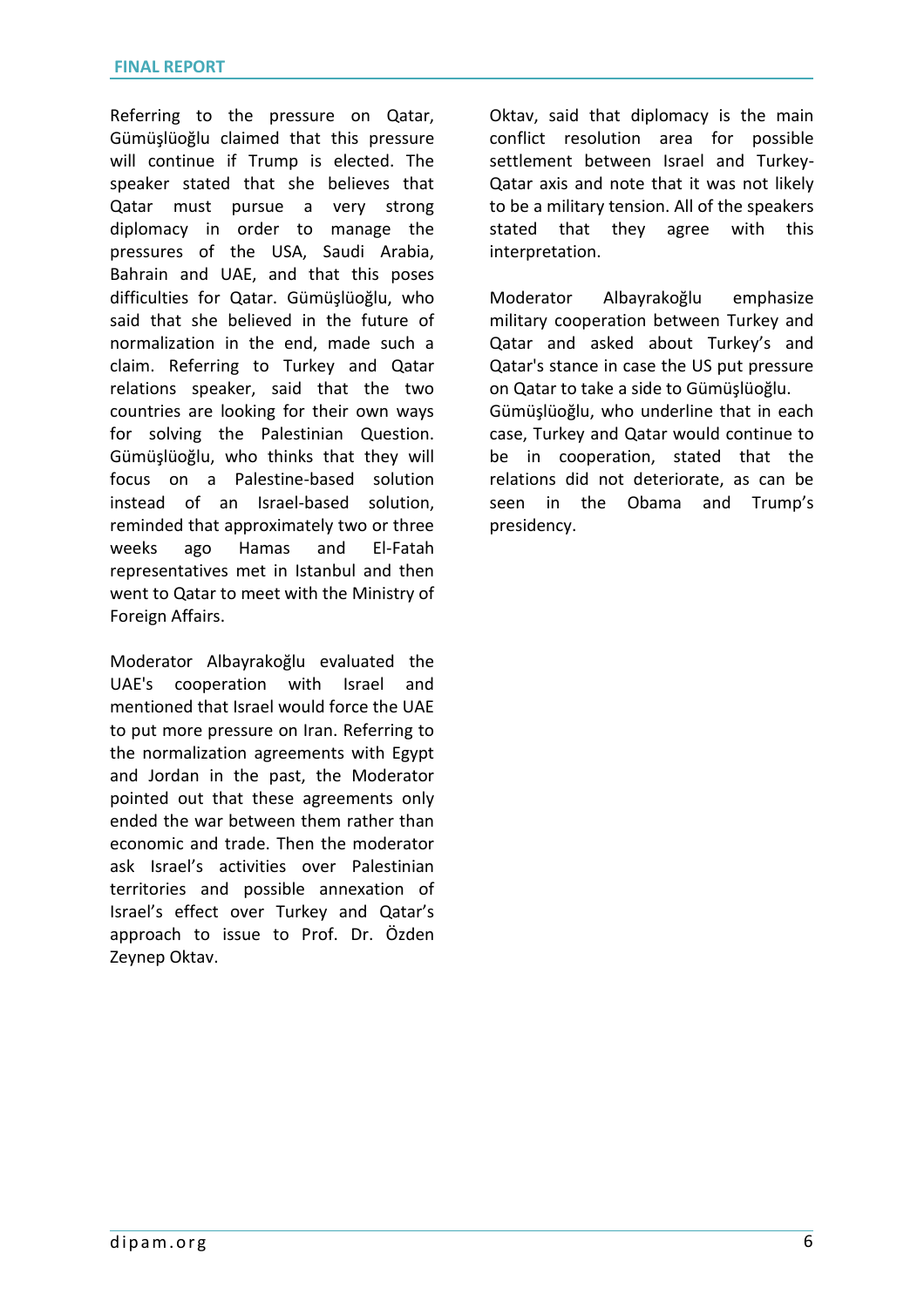

## **ABOUT DISCUSSANTS**

**Assoc. Dr. Esra PAKİN ALBAYRAKOĞLU,** is the Founder Member of DİPAM. She completed her BA program at Bilkent University, Department of American Culture and Literature and received her MA and PHD degrees from the International Relations Department of the same university. He is a fulltime professor at Bahçeşehir University and a visiting professor at the National Defense University. Her expertise is on security and defense issues regarding Turkey and the Gulf. Her recent publications include the article "Turkey in Africa: From Aid to Arms" in the book "Turkey in Transition: Politics, Society, and Foreign Policy" which is compiled by Ebru Canan Sokullu and the article "Turkish Parliamentary Debates on the American War in Vietnam (1964-1971)" in the book Turkish Foreign Policy (Palgrave Macmillan, 2017). She is able to follow literature in English, French and German, and can use Russian at the basic proficiency level.

**Dr. Mahjoob ZWEIRI**, is graduated from University of Jordan as BA and MA, then took his PhD from University of Tehran. He has academic articles and publications about International Relations, the Gulf , Iran and the Arab World. He also held various positions at the University of Durham.

Dr. ZWEIRI is now the Director of the Gulf Studies Center at Qatar University.